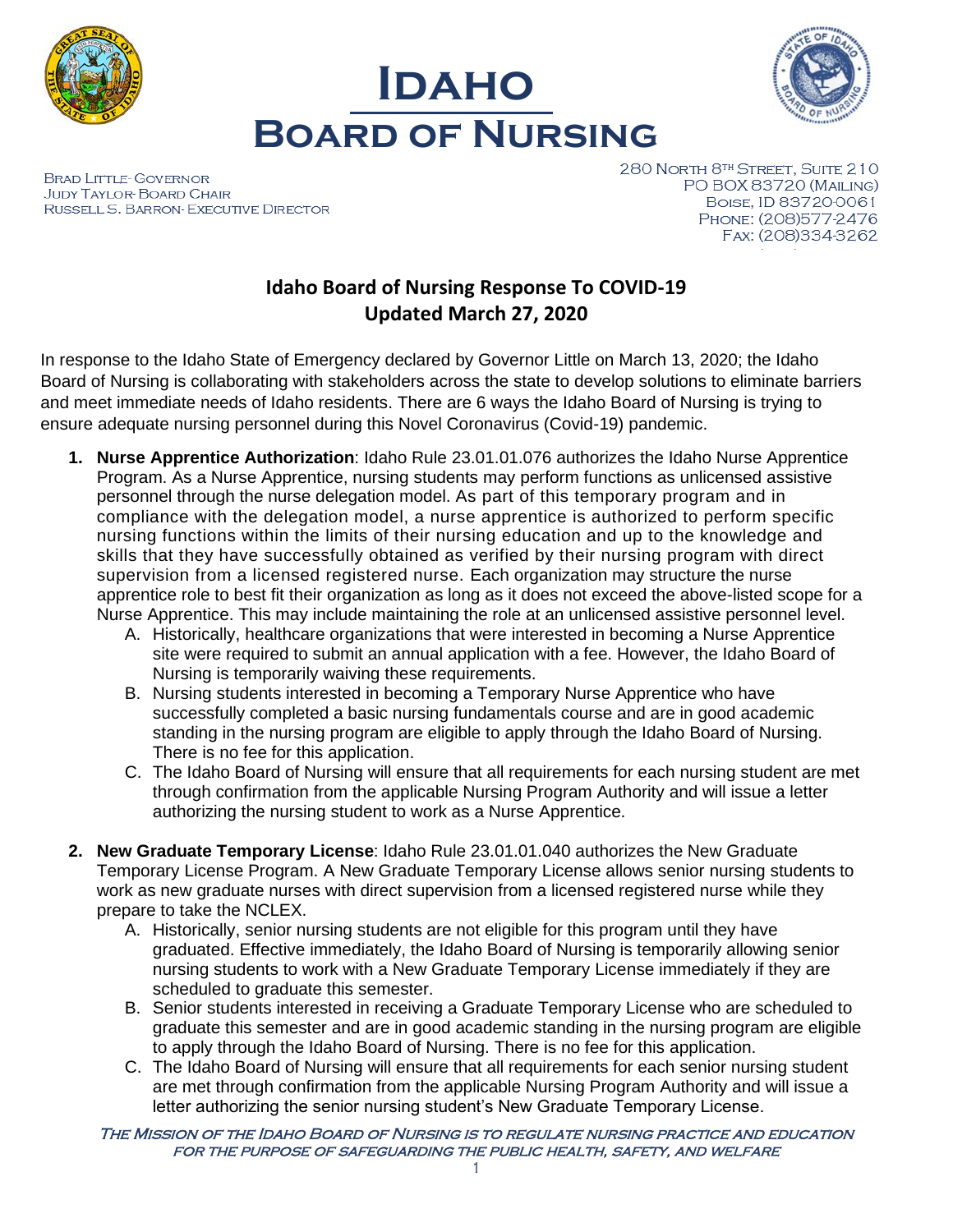





BRAD LITTLE-GOVERNOR **JUDY TAYLOR-BOARD CHAIR** RUSSELL S. BARRON- EXECUTIVE DIRECTOR 280 NORTH 8TH STREET, SUITE 210 PO BOX 83720 (MAILING) BOISE, ID 83720-0061 PHONE: (208)577-2476 FAX: (208)334-3262

- **3. Temporary Reactivation of Nursing License**: Idaho Rule 23.01.01.063.01-04 authorizes the reinstatement of inactive licenses. The Idaho Board of Nursing has also developed a Temporary Reactivation of Nursing License Application which allows an inactive Idaho licensed nurse who had a previous unencumbered license in Idaho as a LPN, RN, and/or APRN to apply for temporary reactivation of their license. There is no fee for this application. Nursing Administrators must verify active licensure through Nursys.com for each nurse that is utilizing this option.
- **4. Temporary Permission to Practice for Non-Compact State LPNs and RNs, and Compact State LPNs and RNs with Single State Licenses**: Idaho Rule 23.01.01.241.03 provides requirements for licensure by endorsement. LPNs and RNs in a Non-Compact State, or in a Compact State with only a single state license, the Idaho Board of Nursing is temporarily granting the same privilege to practice in Idaho as Compact State nurses with a multi-state license. A RN or LPN with an active, unencumbered license in any state does not need to apply for an Idaho license to work or practice telehealth in Idaho. This privilege to practice is only available during Idaho's Emergency Declaration. Nursing Administrators must verify active, unencumbered licensure through Nursys.com and provide a list of individuals employed to the Idaho Board of Nursing at the end of every month that are utilizing this option.
- **5. Nurse Licensure Compact**: Idaho is a member of the Nurse Licensure Compact. A LPN or RN with an active unencumbered multistate license in another compact state may practice nursing in Idaho. Nursing Administrators must verify these nurses have active, unencumbered licenses.
- **6. Nursing Faculty**: The Idaho Board of Nursing has encouraged nursing educators to participate in helping on the frontlines in their communities as the immediate need for nurses may rise throughout the state.

In addition to the temporarily revised applications listed above, the Idaho Board of Nursing is continuing to process routine Initial Exam, Endorsement, and Reinstatement licensure applications with the upmost speed while still ensuring accuracy, quality, and safety.